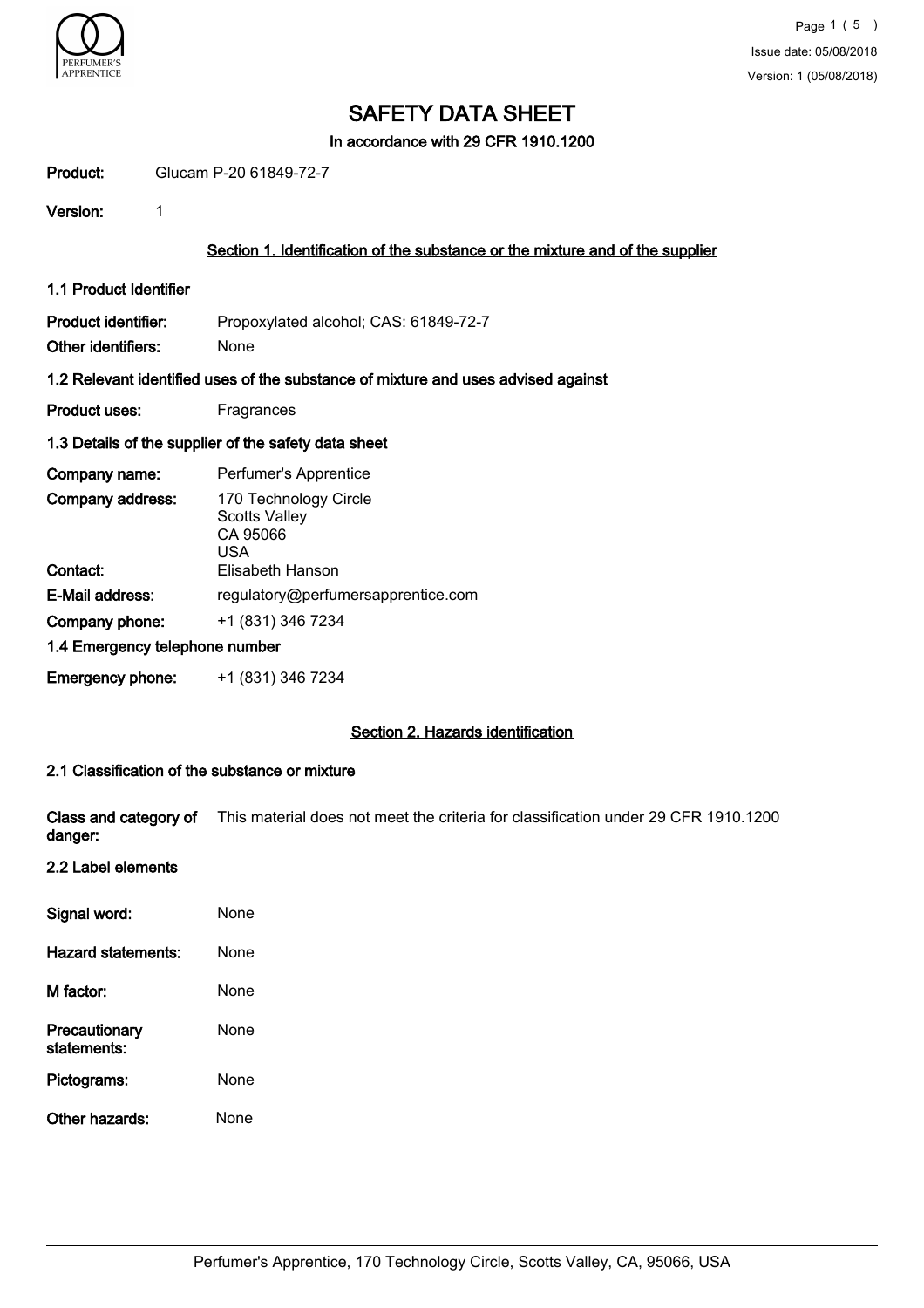

In accordance with 29 CFR 1910.1200

Product: Glucam P-20 61849-72-7

Version: 1

## Section 3. Composition / information on ingredients

3.1 Substances

Product identifier: Propoxylated alcohol; CAS: 61849-72-7

## Section 4. First-aid measures

## 4.1 Description of first aid measures

| Inhalation:    | Remove from exposure site to fresh air, keep at rest, and obtain medical attention.                            |
|----------------|----------------------------------------------------------------------------------------------------------------|
| Eye exposure:  | Flush immediately with water for at least 15 minutes. Contact physician if symptoms persist.                   |
| Skin exposure: | Remove contaminated clothes. Wash thoroughly with soap and water. Contact physician if<br>irritation persists. |
| Ingestion:     | Rinse mouth with water and obtain medical attention.                                                           |

## 4.2 Most important symptoms and effects, both acute and delayed

None expected, see Section 4.1 for further information.

## 4.3 Indication of any immediate medical attention and special treatment needed

None expected, see Section 4.1 for further information.

## SECTION 5: Firefighting measures

## 5.1 Extinguishing media

Suitable media: Carbon dioxide, Dry chemical, Foam.

## 5.2 Special hazards arising from the substance or mixture

In case of fire, may be liberated: Carbon monoxide, Unidentified organic compounds.

## 5.3 Advice for fire fighters:

In case of insufficient ventilation, wear suitable respiratory equipment.

## Section 6. Accidental release measures

## 6.1 Personal precautions, protective equipment and emergency procedures:

Avoid inhalation. Avoid contact with skin and eyes. See protective measures under Section 7 and 8.

## 6.2 Environmental precautions:

Keep away from drains, surface and ground water, and soil.

## 6.3 Methods and material for containment and cleaning up:

Remove ignition sources. Provide adequate ventilation. Avoid excessive inhalation of vapours. Contain spillage immediately by use of sand or inert powder. Dispose of according to local regulations.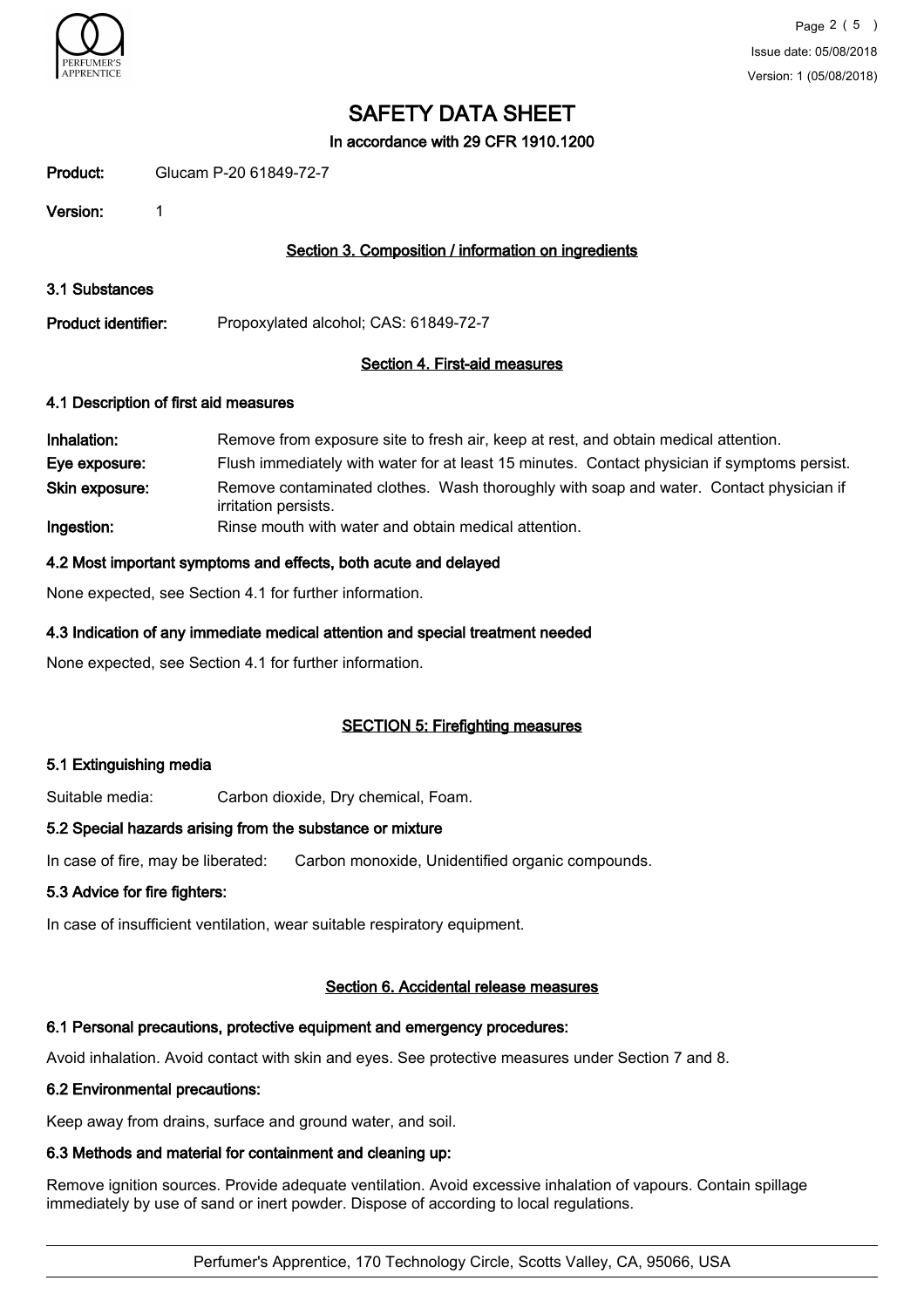

In accordance with 29 CFR 1910.1200

Product: Glucam P-20 61849-72-7

Version: 1

6.4 Reference to other sections:

Also refer to sections 8 and 13.

## Section 7. Handling and storage

## 7.1 Precautions for safe handling:

Keep away from heat, sparks, open flames and hot surfaces. - No smoking. Use personal protective equipment as required. Use in accordance with good manufacturing and industrial hygiene practices. Use in areas with adequate ventilation Do not eat, drink or smoke when using this product.

## 7.2 Conditions for safe storage, including any incompatibilities:

Store in a well-ventilated place. Keep container tightly closed. Keep cool. Ground/bond container and receiving equipment. Use explosion-proof electrical, ventilating and lighting equipment. Use only non-sparking tools. Take precautionary measures against static discharge.

## 7.3 Specific end use(s):

Fragrances: Use in accordance with good manufacturing and industrial hygiene practices.

## Section 8. Exposure controls/personal protection

## 8.1 Control parameters

Workplace exposure limits: Not Applicable

## 8.2 Exposure Controls

## Eye / Skin Protection

Wear protective gloves/eye protection/face protection

## Respiratory Protection

Under normal conditions of use and where adequate ventilation is available to prevent build up of excessive vapour, this material should not require special engineering controls. However, in conditions of high or prolonged use, or high temperature or other conditions which increase exposure, the following engineering controls can be used to minimise exposure to personnel: a) Increase ventilation of the area with local exhaust ventilation. b) Personnel can use an approved, appropriately fitted respirator with organic vapour cartridge or canisters and particulate filters. c) Use closed systems for transferring and processing this material.

Also refer to Sections 2 and 7.

## Section 9. Physical and chemical properties

## 9.1 Information on basic physical and chemical properties

| Not determined |
|----------------|
| Not determined |
| $5.0 - 8.0$    |
| $>$ 316 °C     |
| 263 °C         |
|                |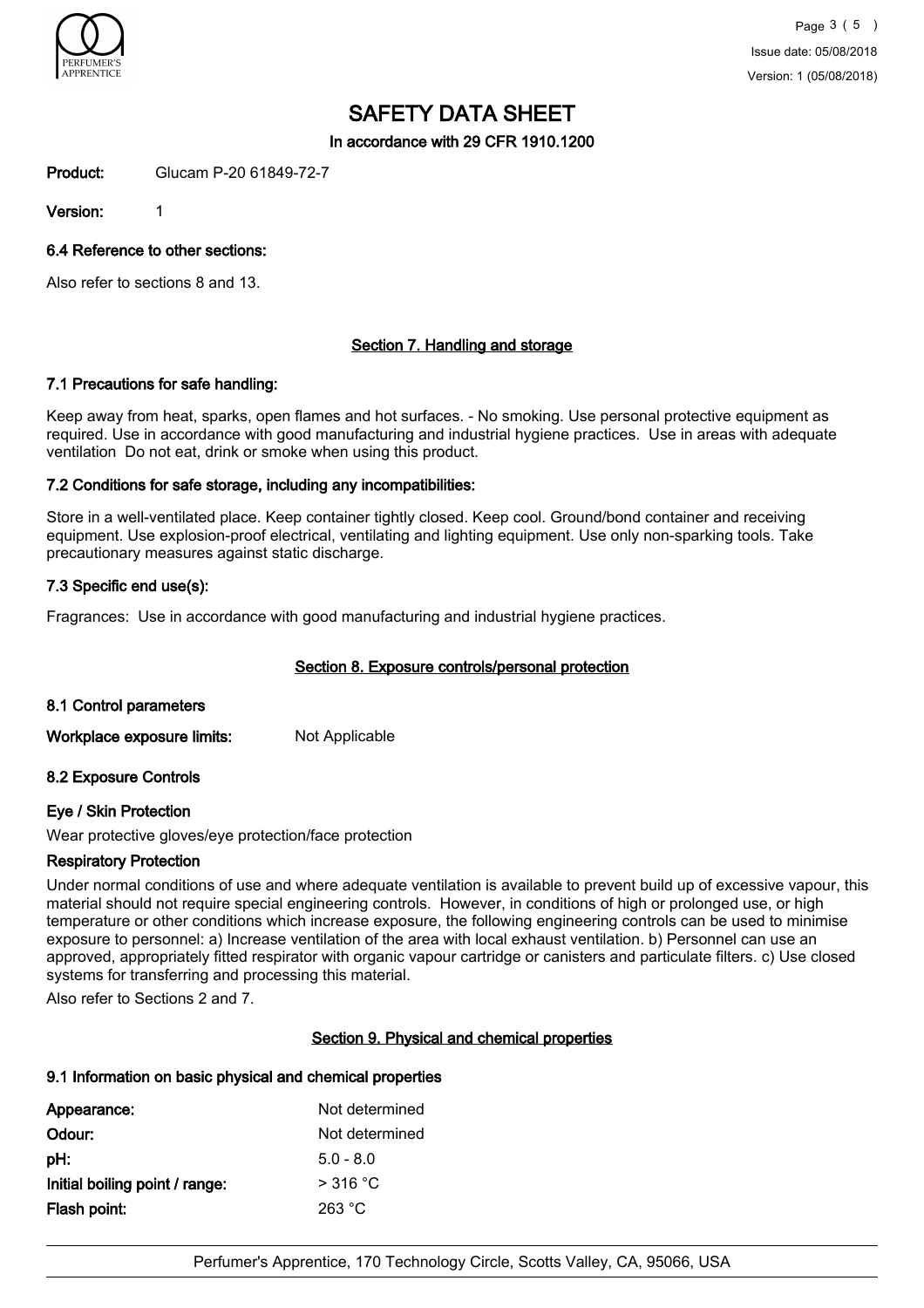

Page 4 ( 5 ) Issue date: 05/08/2018 Version: 1 (05/08/2018)

# SAFETY DATA SHEET

In accordance with 29 CFR 1910.1200

Product: Glucam P-20 61849-72-7

Version: 1

| Vapour pressure:       | Not determined |
|------------------------|----------------|
| Relative density:      | 1.1000         |
| Solubility(ies):       | Not determined |
| 9.2 Other information: | None available |

## Section 10. Stability and reactivity

## 10.1 Reactivity:

Presents no significant reactivity hazard, by itself or in contact with water.

## 10.2 Chemical stability:

Good stability under normal storage conditions.

## 10.3 Possibility of hazardous reactions:

Not expected under normal conditions of use.

#### 10.4 Conditions to avoid:

Avoid extreme heat.

10.5 Incompatible materials:

Avoid contact with strong acids, alkalis or oxidising agents.

## 10.6 Hazardous decomposition products:

Not expected.

## Section 11. Toxicological information

## 11.1 Information on toxicological effects

This material does not meet the criteria for classification for health hazards under 29 CFR 1910.1200

| Assumed Toxicity Value (LD50 or ATE) for Acute Oral Toxicity:       | Not Applicable |
|---------------------------------------------------------------------|----------------|
| Assumed Toxicity Value (LD50 or ATE) for Acute Dermal Toxicity:     | Not Applicable |
| Assumed Toxicity Value (LC50 or ATE) for Acute Inhalation Toxicity: | Not Available  |
| <b>Inhalation Route:</b>                                            | Not Available  |

Refer to Section 2 for additional information.

## Section 12. Ecological information

| 12.1 Toxicity:                      | Not available |
|-------------------------------------|---------------|
| 12.2 Persistence and degradability: | Not available |
| 12.3 Bioaccumulative potential:     | Not available |
| 12.4 Mobility in soil:              | Not available |